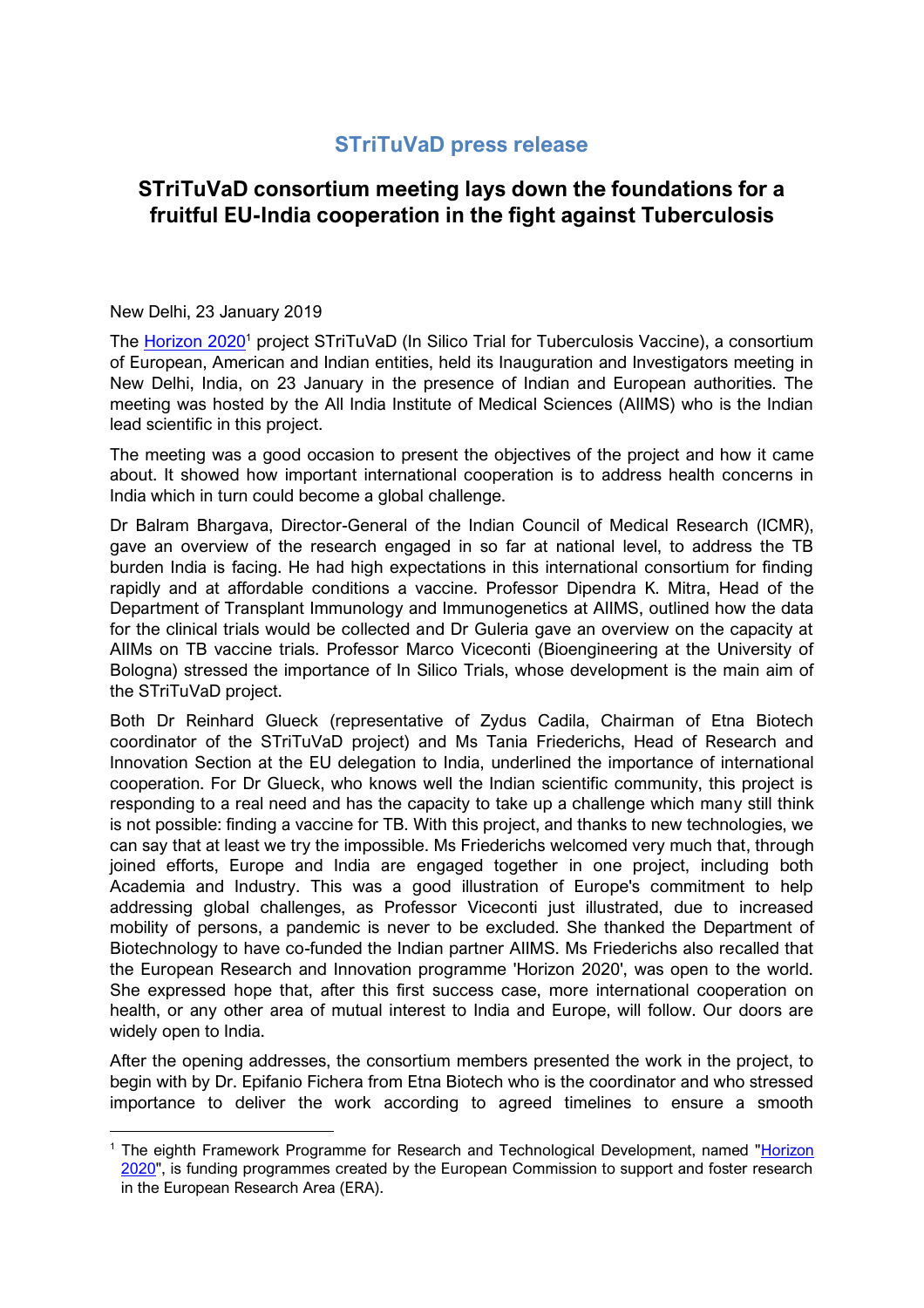implementation of the project. Prof. Francesco Pappalardo (Dept. of Drug Sciences at the University of Catania), Dr. Miguel Juarez (Lecturer of Maths & Statistics at the University of Sheffield, UK), Prof Anant Mohan (Dept. of Pulmonary Medicine, AIIMS), Dr Corey Casper (Chief Scientific Officer at IDRI), Ms Olga Rué and Dr. Pere-Joan Cardona (respectively CEO and Scientific and Clinic advisor of Archivel Farma) elaborated on how they plan the work to come to a collective success.

At the end of two days of work, the consortium emerged with a solid plan for the execution of the clinical trial where two new therapeutic vaccines developed respectively by Archivel Farma and IDRI will be tested. The trial will also be used to quantify the predictive accuracy of the UISS computer model developed by Prof. Pappalardo, capable of predicting the individual response of patients with active TB when treated with new therapies. This information will be essential in the future regulatory qualification on these in silico trials methods, which we hope will speed up and reduce the costs for the development of more effective therapies for this deadly disease<sup>2</sup>.

<u>.</u>

 $2$  In 2017 more than 10 million cases of active TB were reported worldwide, which resulted in 1.6 million deaths; of these around 220,000 were reported India. Source: "[Global tuberculosis report"](https://www.who.int/tb/publications/global_report/en/). World Health Organization.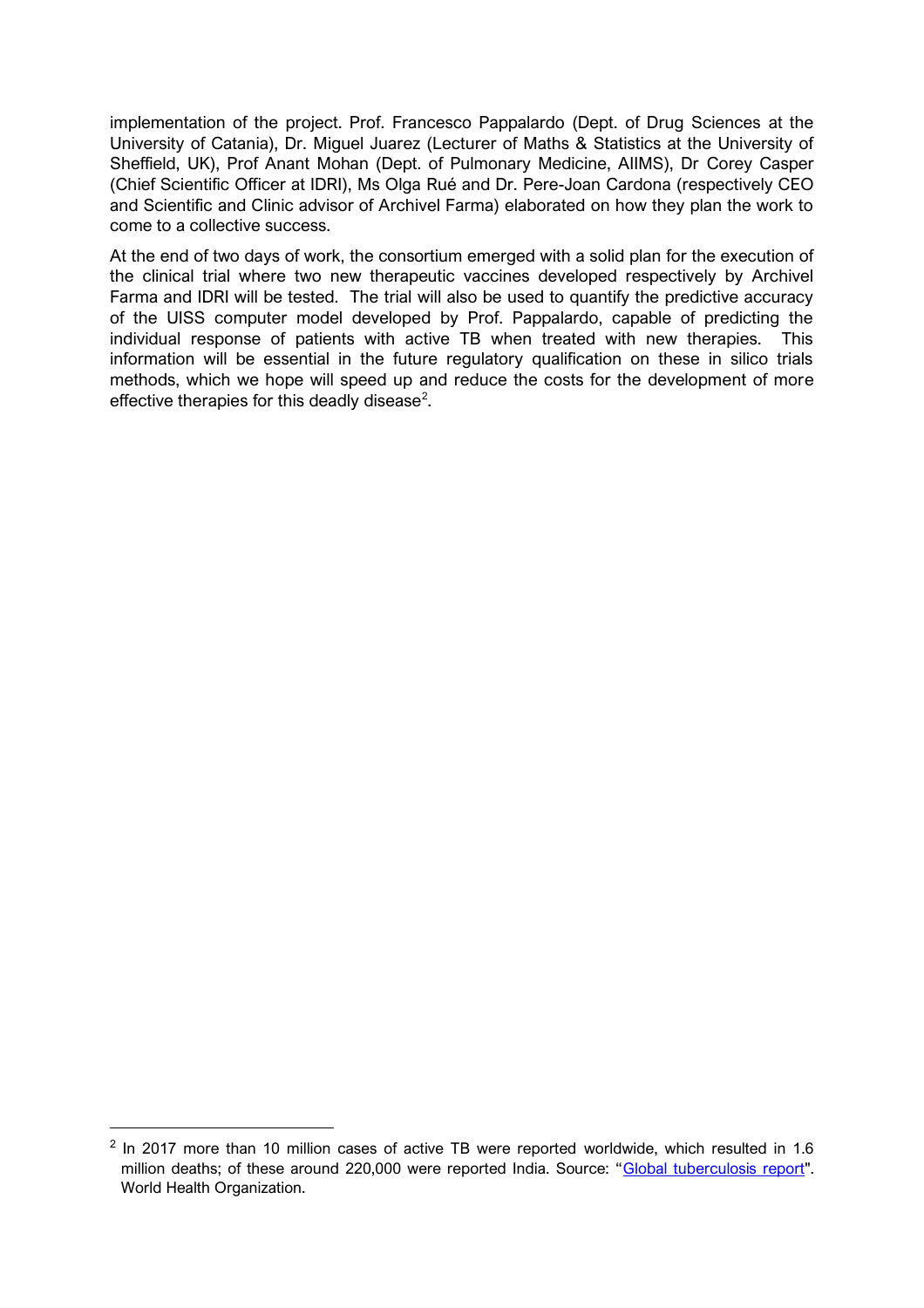

From Top left, to bottom right: Reinhard Glueck and Tania Friederichs; Salil Mitra; Tania Friederichs, Balram Bhargava, Reinhard Glueck, Randeep Guleria; Tania Friederichs; Randeep Guleria, Tania Friederichs, Balram Bhargava.